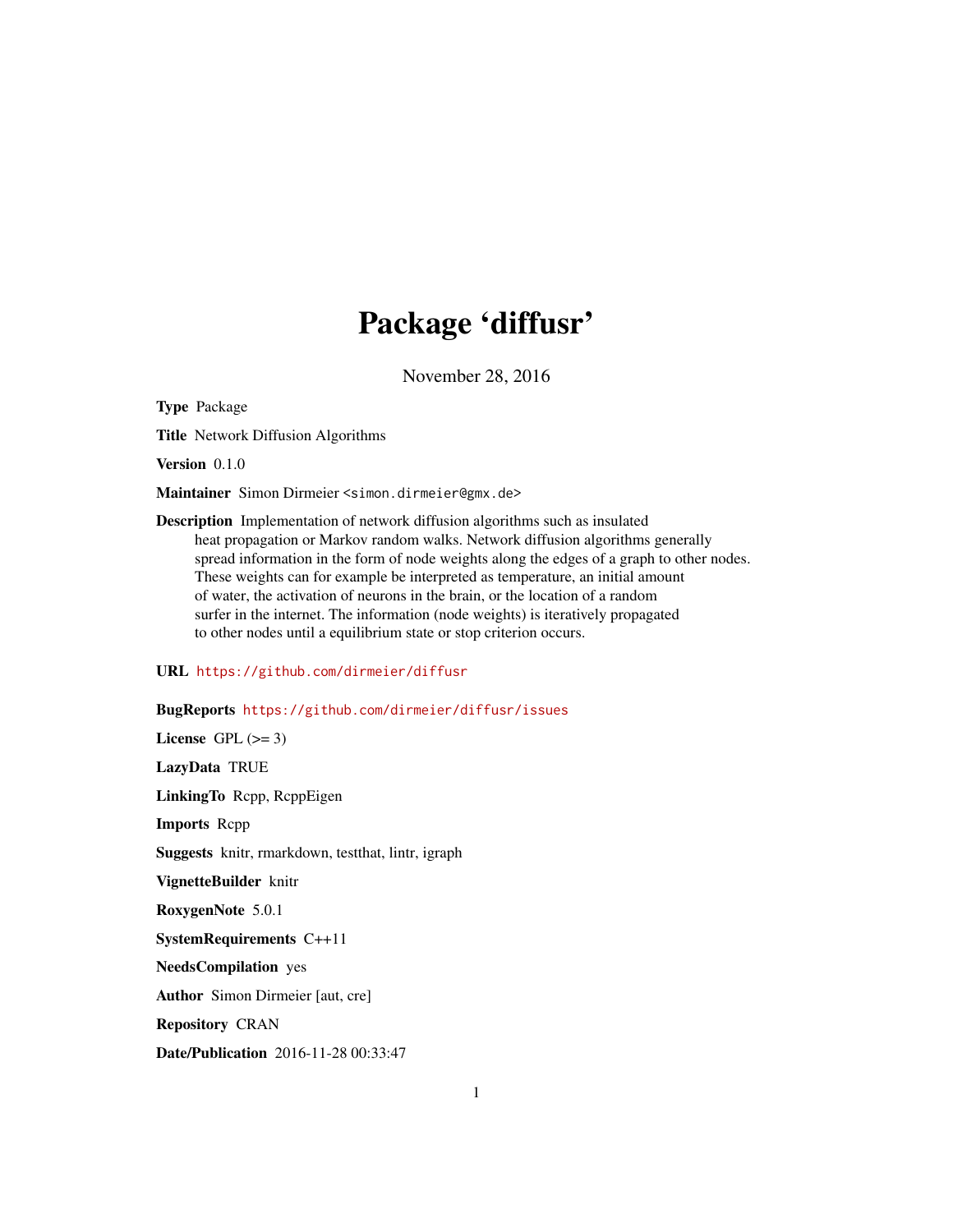### <span id="page-1-0"></span>R topics documented:

| Index | $\overline{\mathbf{9}}$ |  |
|-------|-------------------------|--|
|       |                         |  |
|       |                         |  |
|       |                         |  |
|       |                         |  |
|       |                         |  |
|       |                         |  |
|       |                         |  |

diffusr-package *diffusr*

#### Description

Network diffusion algorithms in R.

#### Author(s)

Simon Dirmeier <simon.dirmeier@gmx.de>

#### References

Tong, H., Faloutsos, C., & Pan, J. Y. (2006), Fast random walk with restart and its applications.

Koehler, S., Bauer, S., Horn, D., & Robinson, P. N. (2008), Walking the interactome for prioritization of candidate disease genes. *The American Journal of Human Genetics*

Bonacich, P. (1987), Power and centrality: A family of measures. *American Journal of Sociology*

Leiserson, M. D., Vandin, F., Wu, H. T., Dobson, J. R., Eldridge, J. V., Thomas, J. L., ... & Lawrence, M. S. (2015), Pan-cancer network analysis identifies combinations of rare somatic mutations across pathways and protein complexes. *Nature genetics*

```
https://en.wikipedia.org/wiki/Laplacian_matrix
https://en.wikipedia.org/wiki/Heat_equation
```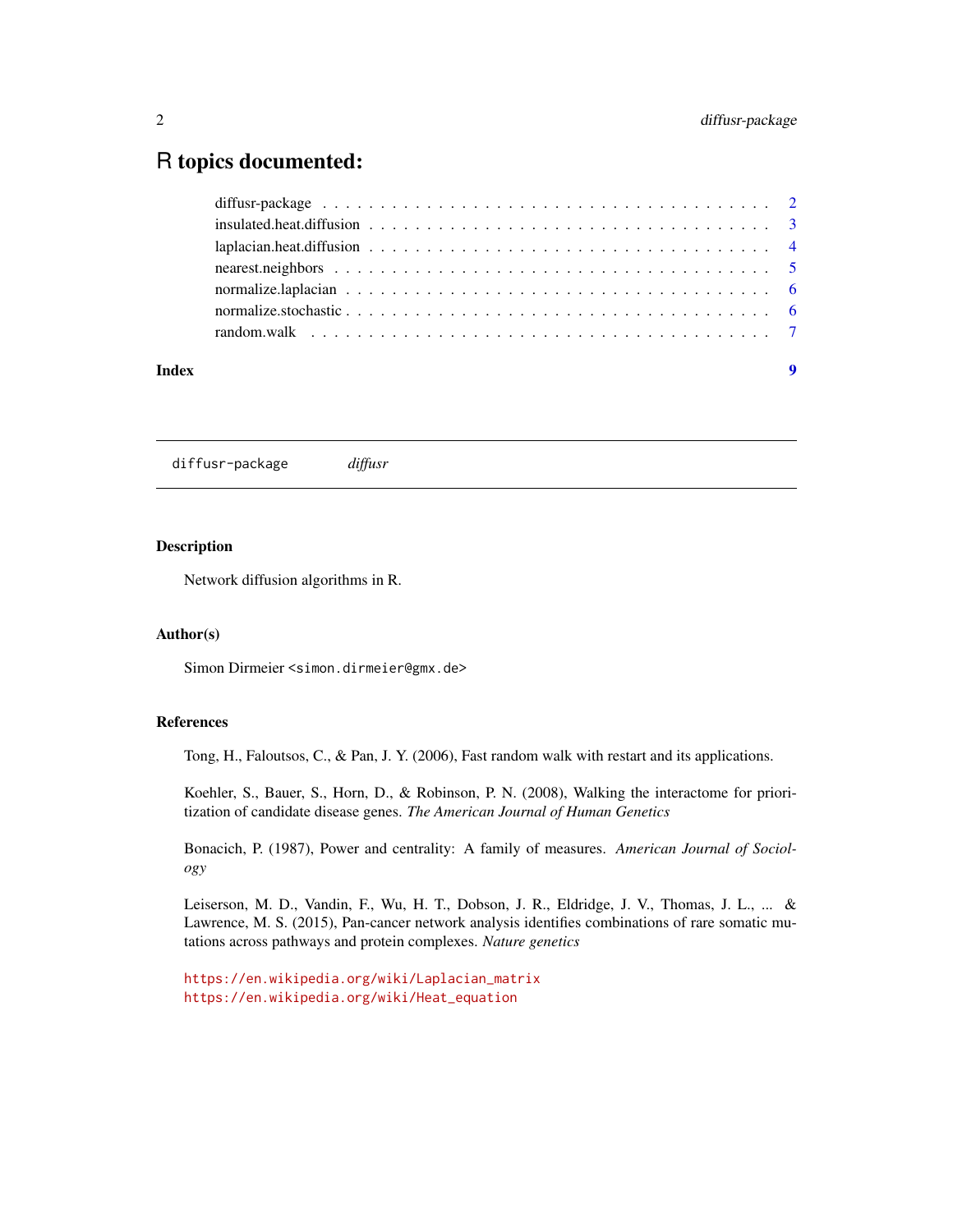<span id="page-2-0"></span>insulated.heat.diffusion

*Graph diffusion using an insulated heat diffusion process*

#### Description

An amount of starting heat h0 of nodes on a graph is distributed across its edges. The insulated heat diffusion calculates the stationary distribution of the different temperatures on the nodes.

#### Usage

```
insulated.heat.diffusion(h\emptyset, graph, r = \emptyset.5, ...)
```
#### Arguments

| h0       | an n-dimensional numeric non-negative vector of starting temperatures                          |
|----------|------------------------------------------------------------------------------------------------|
| graph    | an $(n \times n)$ -dimensional numeric non-negative adjacence matrix representing<br>the graph |
|          | rate of heat diffusion, where 1 is the maximum diffusion and 0 no diffusion at<br>all          |
| $\cdots$ | additional parameters                                                                          |

#### Value

returns the heat on every node as numeric vector

#### Author(s)

Simon Dirmeier, <simon.dirmeier@gmx.de>

#### References

Power and centrality: A family of measures. *American Journal of Sociology*

Leiserson, M. D., Vandin, F., Wu, H. T., Dobson, J. R., Eldridge, J. V., Thomas, J. L., ... & Lawrence, M. S. (2015), Pan-cancer network analysis identifies combinations of rare somatic mutations across pathways and protein complexes. *Nature genetics*

```
# count of nodes
n < -5# starting distribution (has to sum to one)
h0 \leq -as \cdot vector(rmultinom(1, 1, prob = rep(.2, n)))# adjacency matrix (either normalized or not)
```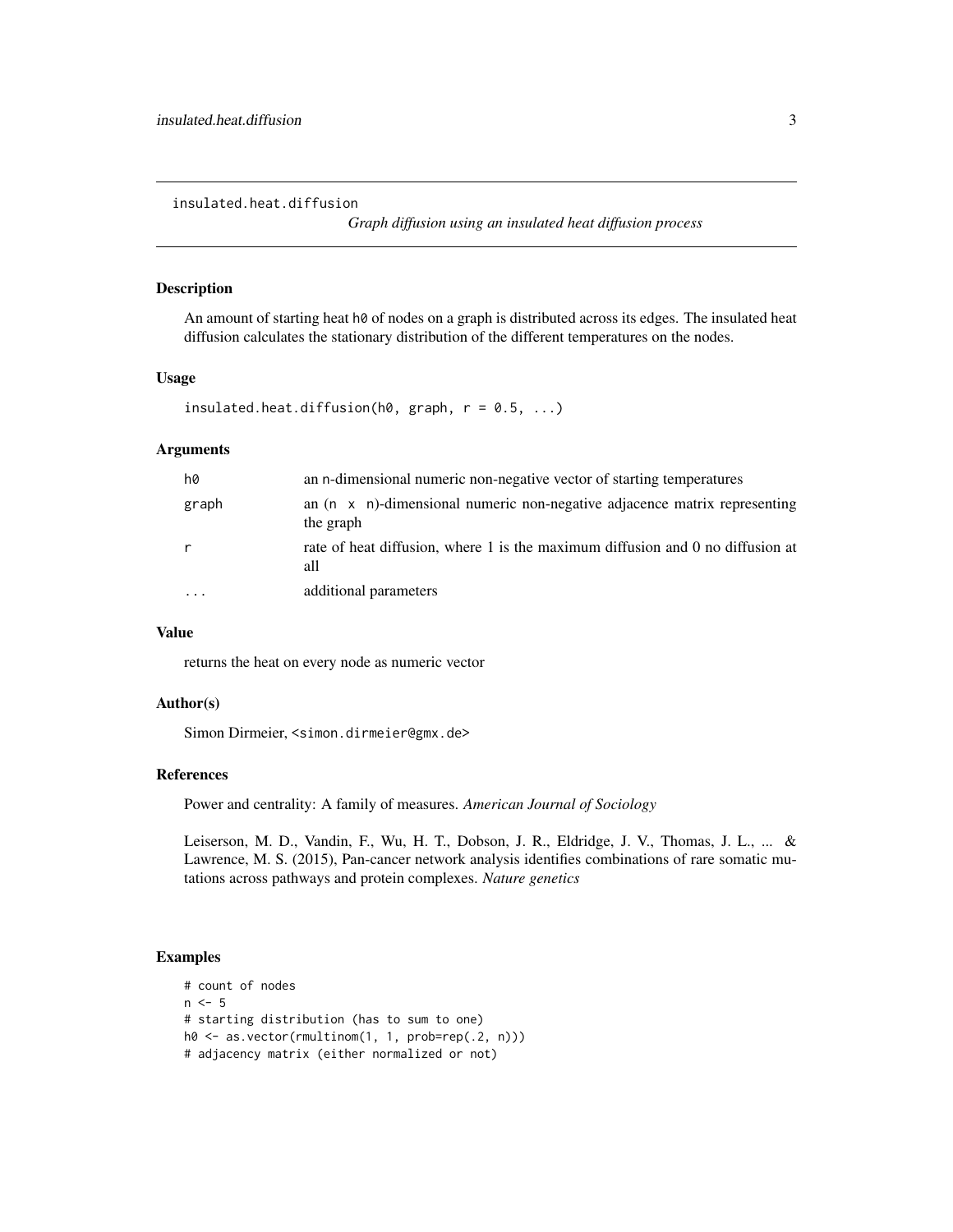```
graph <- matrix(abs(rnorm(n*n)), n, n)
# computation of stationary distribution
ht <- insulated.heat.diffusion(h0, graph)
```
laplacian.heat.diffusion

*Graph diffusion using a heat diffusion process on a Laplacian matrix.*

#### Description

An amount of starting heat gets distribution using the Laplacian matrix of a graph. Every iteration (or time interval) t heat streams from the starting nodes into surrounding nodes.

#### Usage

```
laplacian.heat.diffusion(h0, graph, t = 0.5, ...)
```
#### Arguments

| h0        | an n-dimensional numeric non-negative vector of starting temperatures                          |  |
|-----------|------------------------------------------------------------------------------------------------|--|
| graph     | an $(n \times n)$ -dimensional numeric non-negative adjacence matrix representing<br>the graph |  |
| t         | time point when heat is measured                                                               |  |
| $\ddotsc$ | additional parameters                                                                          |  |

#### Value

returns the heat on every node as numeric vector

#### Author(s)

Simon Dirmeier, <simon.dirmeier@gmx.de>

#### References

```
https://en.wikipedia.org/wiki/Laplacian_matrix
https://en.wikipedia.org/wiki/Heat_equation
```

```
# count of nodes
n < -5# starting distribution (has to sum to one)
h0 <- as.vector(rmultinom(1, 1, prob=rep(.2, n)))
# adjacency matrix (either normalized or not)
graph <- matrix(abs(rnorm(n*n)), n, n)
# computation of stationary distribution
ht <- laplacian.heat.diffusion(h0, graph)
```
<span id="page-3-0"></span>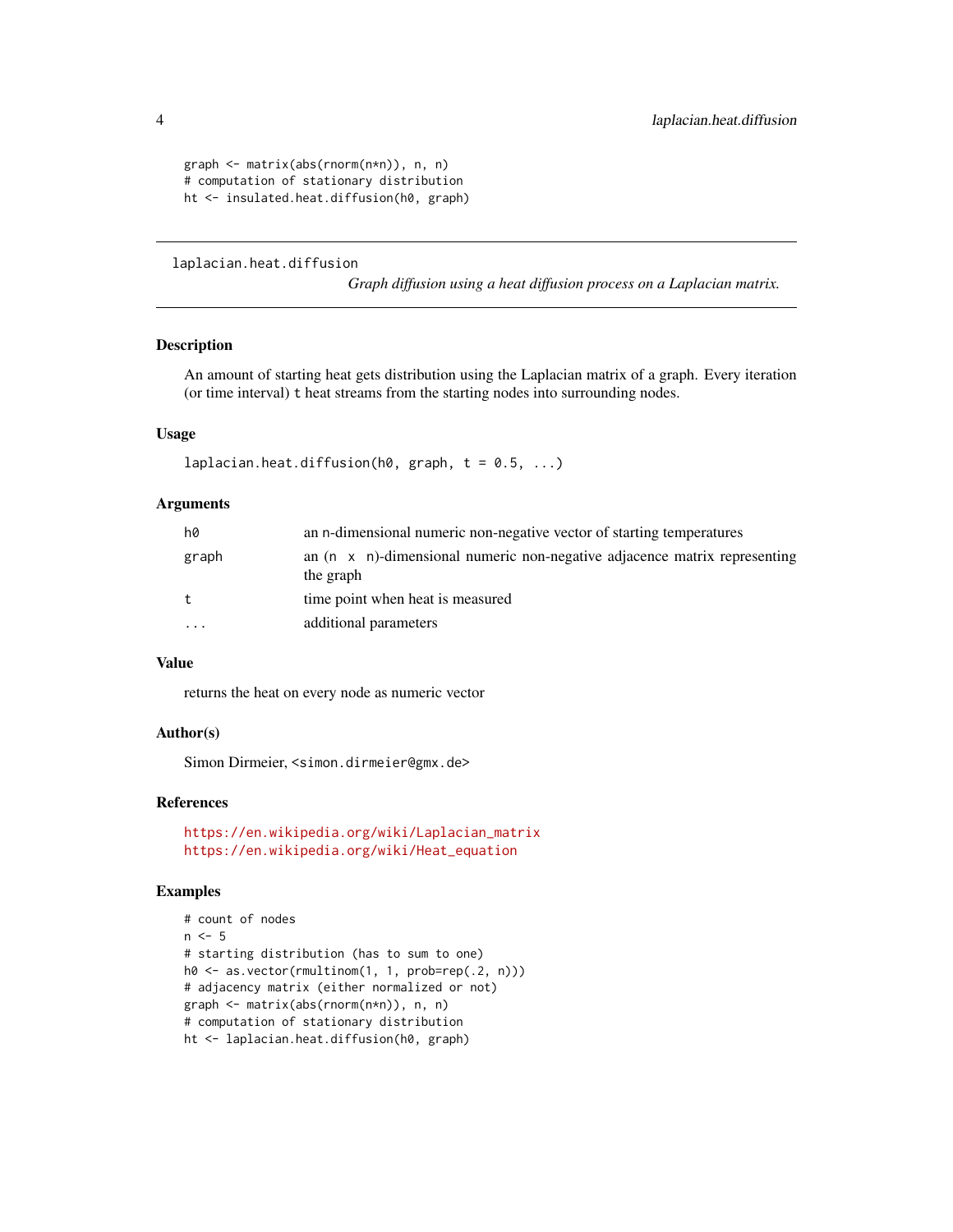<span id="page-4-0"></span>nearest.neighbors *Graph diffusion using nearest neighbors*

#### Description

For every node in a set of nodes the graph gets traversed along the node's shortest paths to its neighbors. Nearest neighbors are added until a maximum depth of k is reached. For settings where there are more than k neighbors having the same distance, all neighbors are returned.

#### Usage

```
nearest.neighbors(nodes, graph, k = 1L, ...)
```
#### Arguments

| nodes    | a n-dimensional integer vector of node indexes (1-based) for which the algo-<br>rithm is applied iteratively |
|----------|--------------------------------------------------------------------------------------------------------------|
| graph    | an $(n \times n)$ -dimensional numeric non-negative adjacence matrix representing<br>the graph               |
| k        | the depth of the nearest neighbor search, e.g. the depth of the graph traversal                              |
| $\cdots$ | additional parameters                                                                                        |

#### Value

returns the kNN nodes as list of integer vectors of node indexes

#### Author(s)

Simon Dirmeier, <simon.dirmeier@gmx.de>

```
# count of nodes
n < -10# indexes (integer) of nodes for which neighbors should be searched
node.idxs \leq c(1L, 5L)
# the adjaceny matrix (does not need to be symmetric)
graph \leq -rbind(cbind(0, diag(n-1)), 0)# compute the neighbors until depth 3
neighs <- nearest.neighbors(node.idxs, graph, 3)
```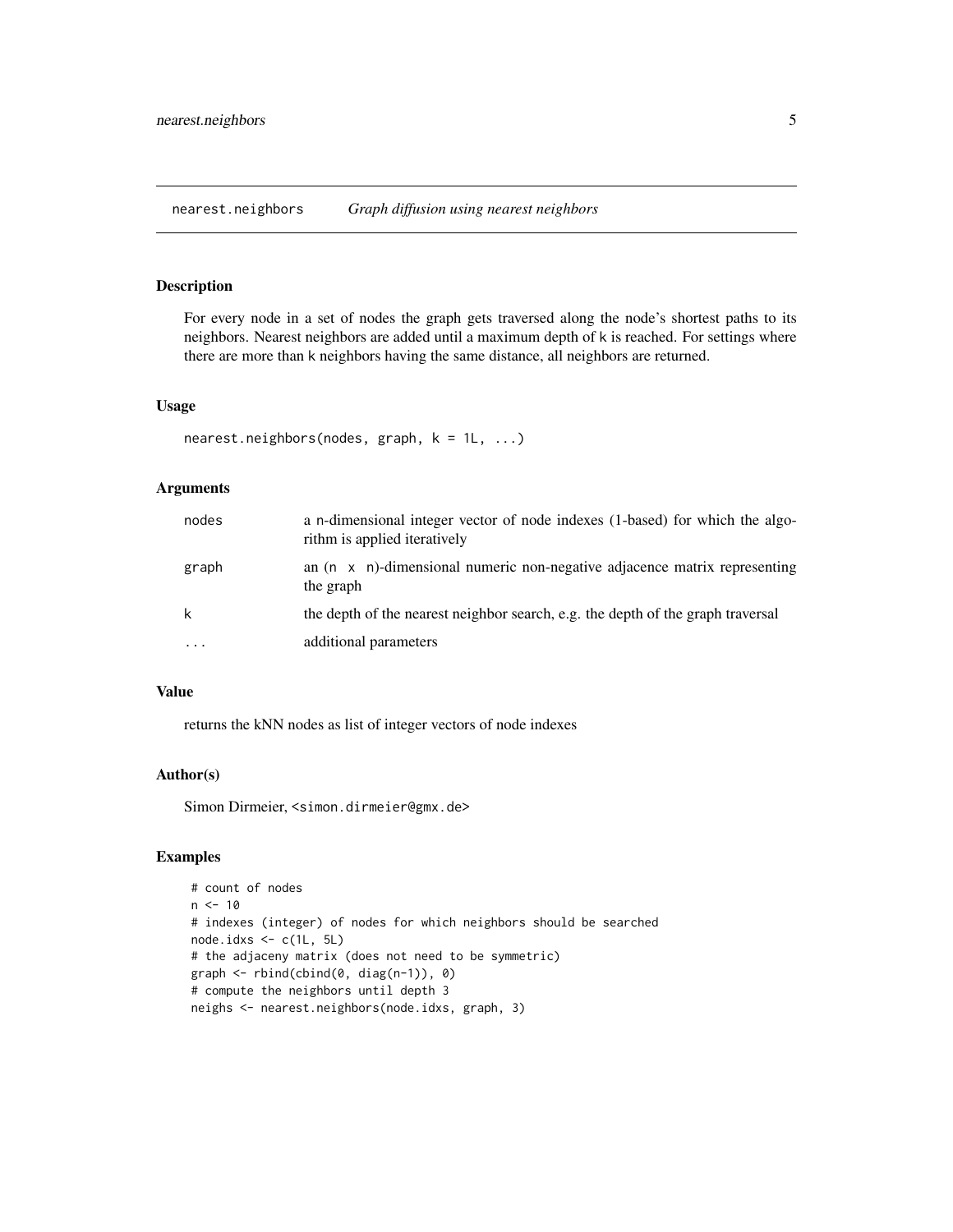<span id="page-5-0"></span>normalize.laplacian *Calculate the Laplacian of a matrix*

#### Description

Calculate the Laplacian of a matrix

#### Usage

```
normalize.laplacian(obj, ...)
```
#### Arguments

| obi      | matrix for which the Laplacian is calculated |
|----------|----------------------------------------------|
| $\cdots$ | additional params                            |

#### Value

returns the Laplacian

#### Author(s)

Simon Dirmeier, <simon.dirmeier@gmx.de>

#### Examples

```
W <- matrix(abs(rnorm(10000)), 100, 100)
lapl.W <- normalize.laplacian(W)
```
normalize.stochastic *Create a stochastically normalized matrix/vector*

#### Description

Create a stochastically normalized matrix/vector

#### Usage

```
normalize.stochastic(obj, ...)
```
#### Arguments

| obi     | matrix/vector that is stochstically normalized |
|---------|------------------------------------------------|
| $\cdot$ | additional params                              |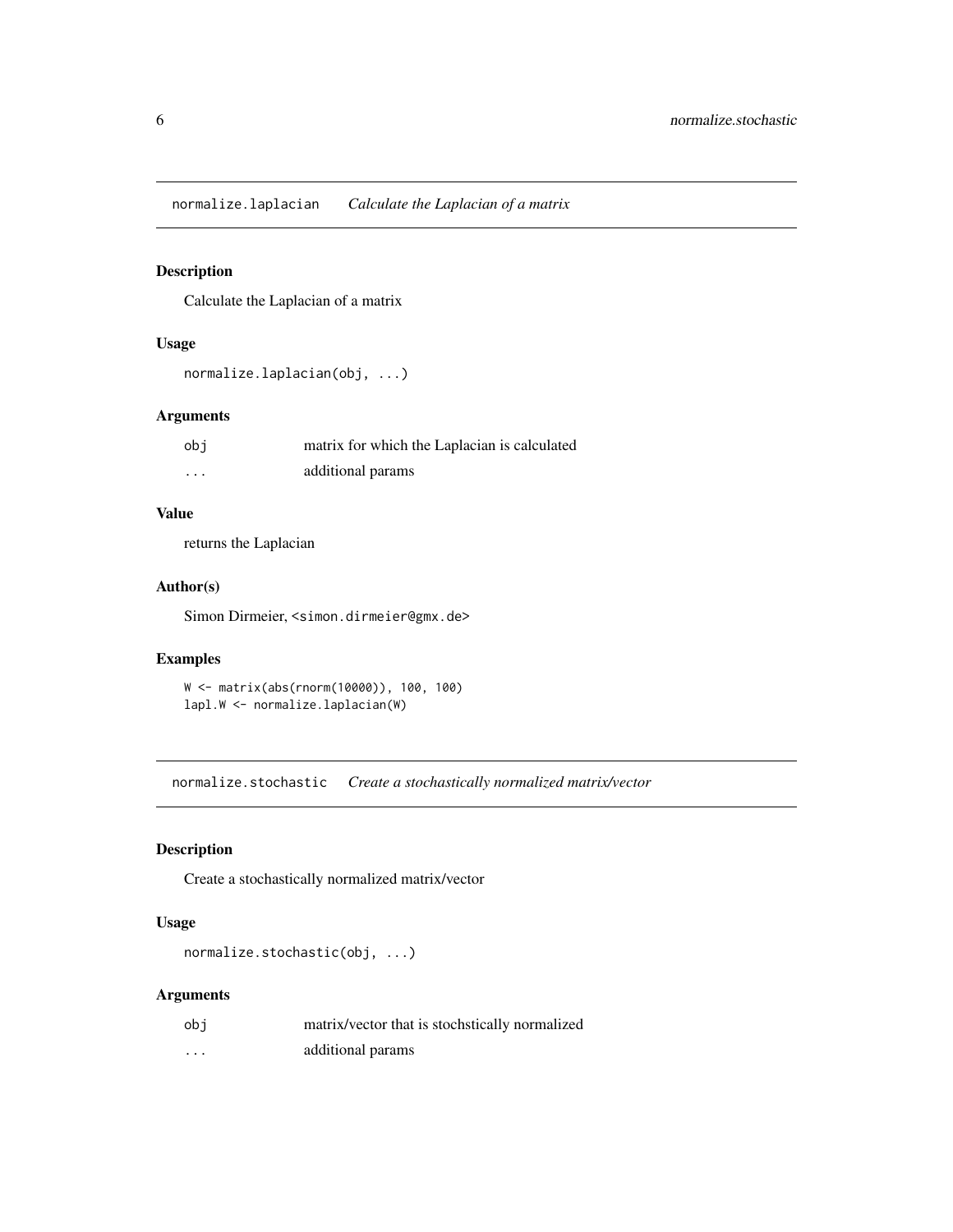#### <span id="page-6-0"></span>random.walk 7

#### Value

returns the normalized matrix/vector

#### Author(s)

Simon Dirmeier, <simon.dirmeier@gmx.de>

#### Examples

```
W <- matrix(abs(rnorm(10000)), 100, 100)
stoch.W <- normalize.stochastic(W)
```
random.walk *Graph diffusion using a Markov random walk*

#### Description

A Markov Random Walk takes an inital distribution p0 and calculates the stationary distribution of that. The diffusion process is regulated by a restart probability r which controls how often the MRW jumps back to the initial values.

#### Usage

random.walk(p $\emptyset$ , graph,  $r = \emptyset.5, ...$ )

#### Arguments

| p0    | an n-dimensional numeric non-negative vector representing the starting distri-<br>bution of the Markov chain (does not need to sum to one) |
|-------|--------------------------------------------------------------------------------------------------------------------------------------------|
| graph | an $(n \times n)$ -dimensional numeric non-negative adjacence matrix representing<br>the graph                                             |
|       | a scalar between $(0, 1)$ , restart probability if a Markov random walk with restart<br>is desired                                         |
| .     | additional parameters                                                                                                                      |

#### Value

returns the stationary distribution as numeric vector

#### Author(s)

Simon Dirmeier, <simon.dirmeier@gmx.de>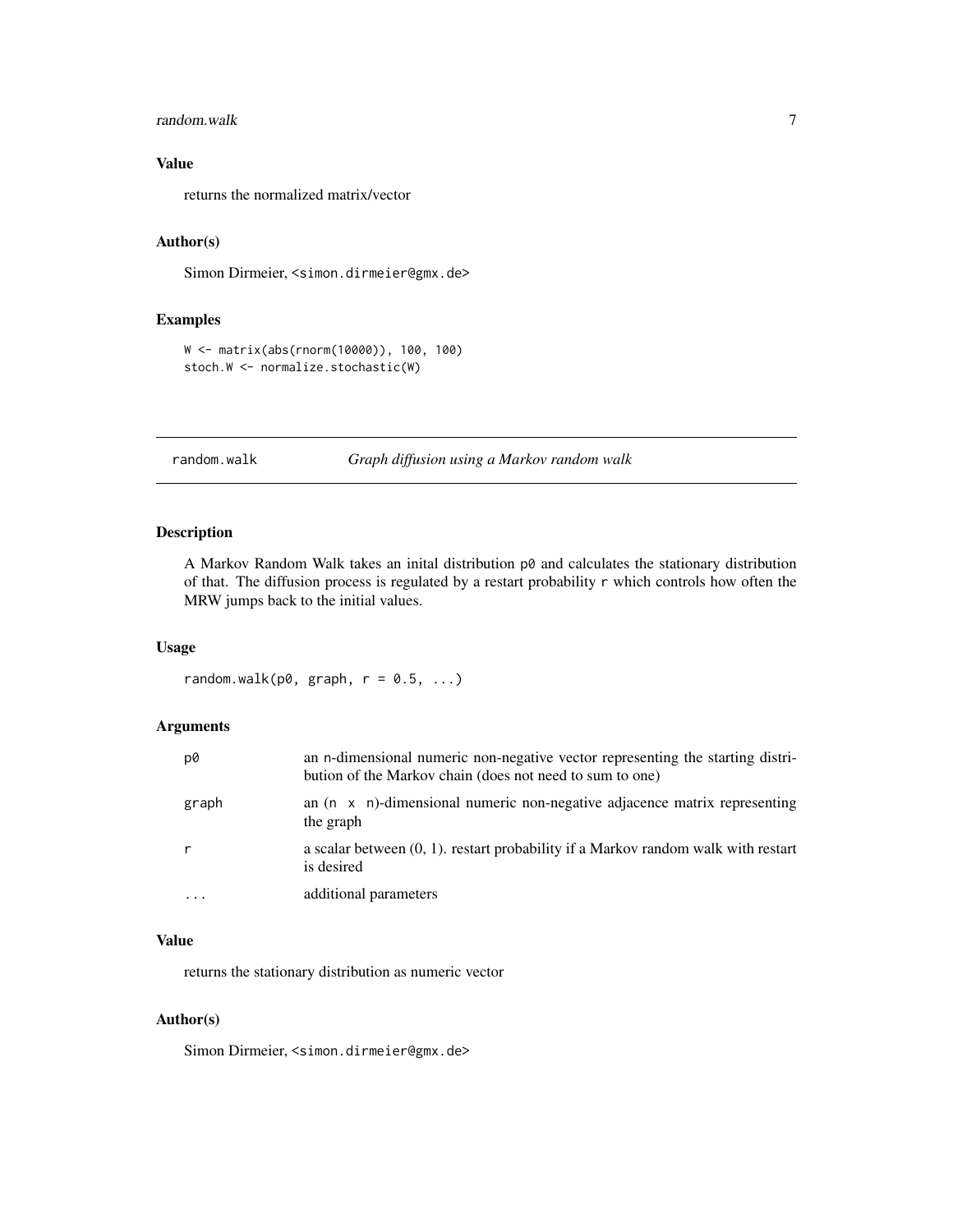#### References

Tong, H., Faloutsos, C., & Pan, J. Y. (2006), Fast random walk with restart and its applications.

Koehler, S., Bauer, S., Horn, D., & Robinson, P. N. (2008), Walking the interactome for prioritization of candidate disease genes. *The American Journal of Human Genetics*

```
# count of nodes
n \le -5# starting distribution (has to sum to one)
p0 <- as.vector(rmultinom(1, 1, prob=rep(.2, n)))
# adjacency matrix (either normalized or not)
graph <- matrix(abs(rnorm(n*n)), n, n)
# computation of stationary distribution
pt <- random.walk(p0, graph)
```